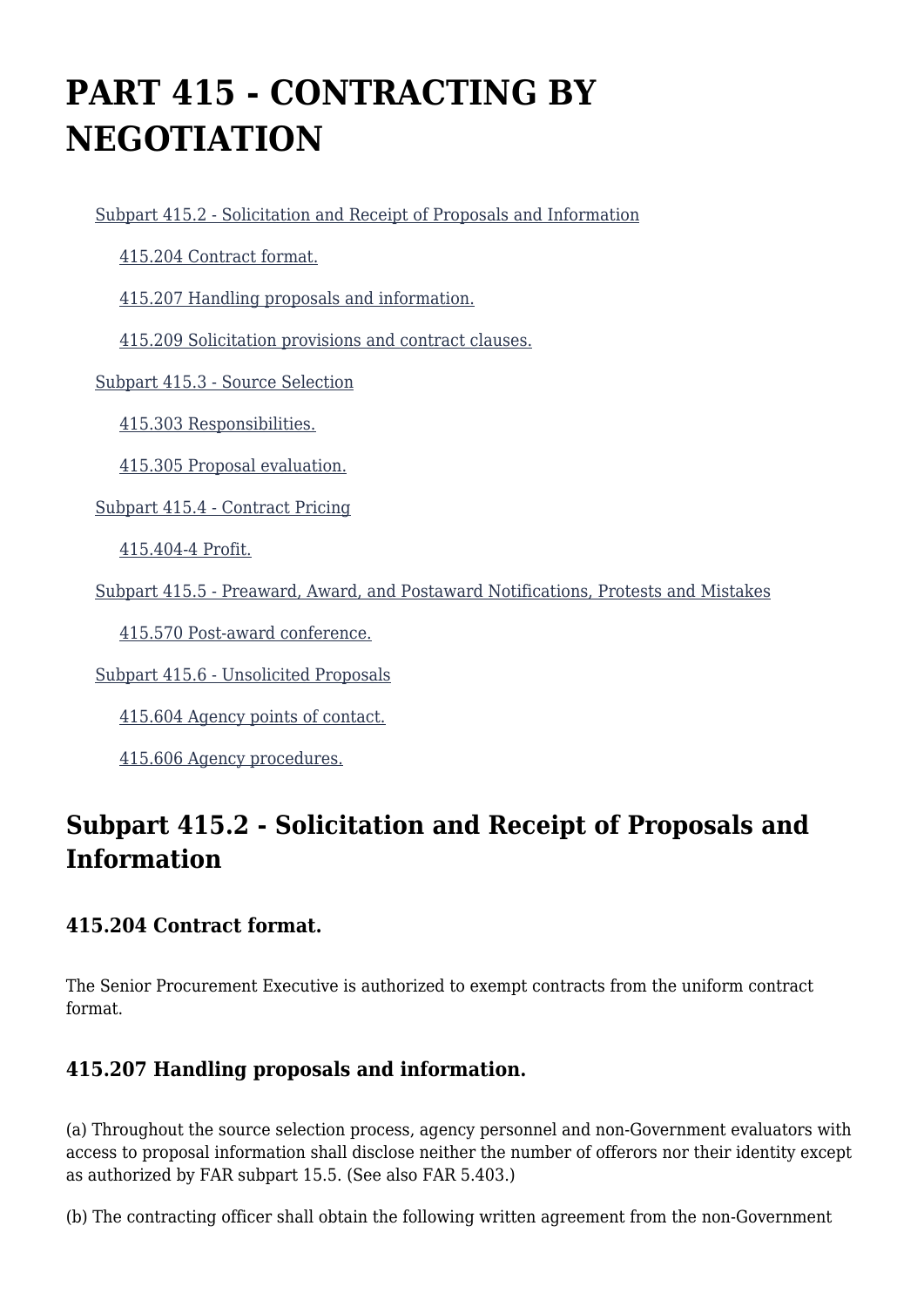evaluator prior to the release of any proposal to that evaluator.

Agreement Governing the Use and Disclosure of Proposals

RFP

**Offeror** 

1. To the best of my knowledge and belief, no conflict of interest exists that may diminish my capacity to perform an impartial and objective review of the offeror's proposal, or may otherwise result in a biased opinion or an unfair advantage. If a potential conflict of interest arises or if I identify such a conflict, I agree to notify the Government promptly concerning the potential conflict. In determining whether any potential conflict of interest exists, I agree to review whether my or my employer's relationships with other persons or entities, including, but not limited to, ownership of stocks, bonds, other outstanding financial interests or commitments, employment arrangements (past, present, or under consideration), and, to the extent known by me, all financial interests and employment arrangements of my spouse, minor children, and other members of my immediate household, may place me in a position of conflict, real or apparent, with the evaluation proceedings.

2. I agree to use proposal information only for evaluation purposes. I understand that any authorized restriction on disclosure placed upon the proposal by the prospective contractor or subcontractor or by the Government shall be applied to any reproduction or abstracted information of the proposal. I agree to use my best effort to safeguard such information physically, and not to disclose the contents of, or release any information relating to, the proposal(s) to anyone outside of the Source Evaluation Board or other panel assembled for this acquisition, the Contracting Officer, or other individuals designated by the Contracting Officer.

3. I agree to return to the Government all copies of proposals, as well as any abstracts, upon completion of the evaluation.

(Name and Organization)

(Date)

(End of provision)

(c) The release of a proposal to a non-Government evaluator for evaluation does not constitute the release of information for purposes of the Freedom of Information Act (5 U.S.C. 552).

(d) The contracting officer shall attach a cover page bearing the following notice: GOVERNMENT NOTICE FOR HANDLING PROPOSALS - This proposal shall be used and disclosed for evaluation purposes only. Attach a copy of this Government notice to every reproduction or abstract of the proposal. Any authorized restrictive notices which the submitter places on this proposal shall be strictly complied with. Disclosure of this proposal outside the Government for evaluation purposes shall be made only to the extent authorized by, and in accordance with, FAR 3.104-4, FAR 15.207, and AGAR 415.207.

### **415.209 Solicitation provisions and contract clauses.**

(a) The provision at 452.215-71, Instructions for the Preparation of Technical and Business Proposals, may be used when offerors will be required to submit technical and business proposals.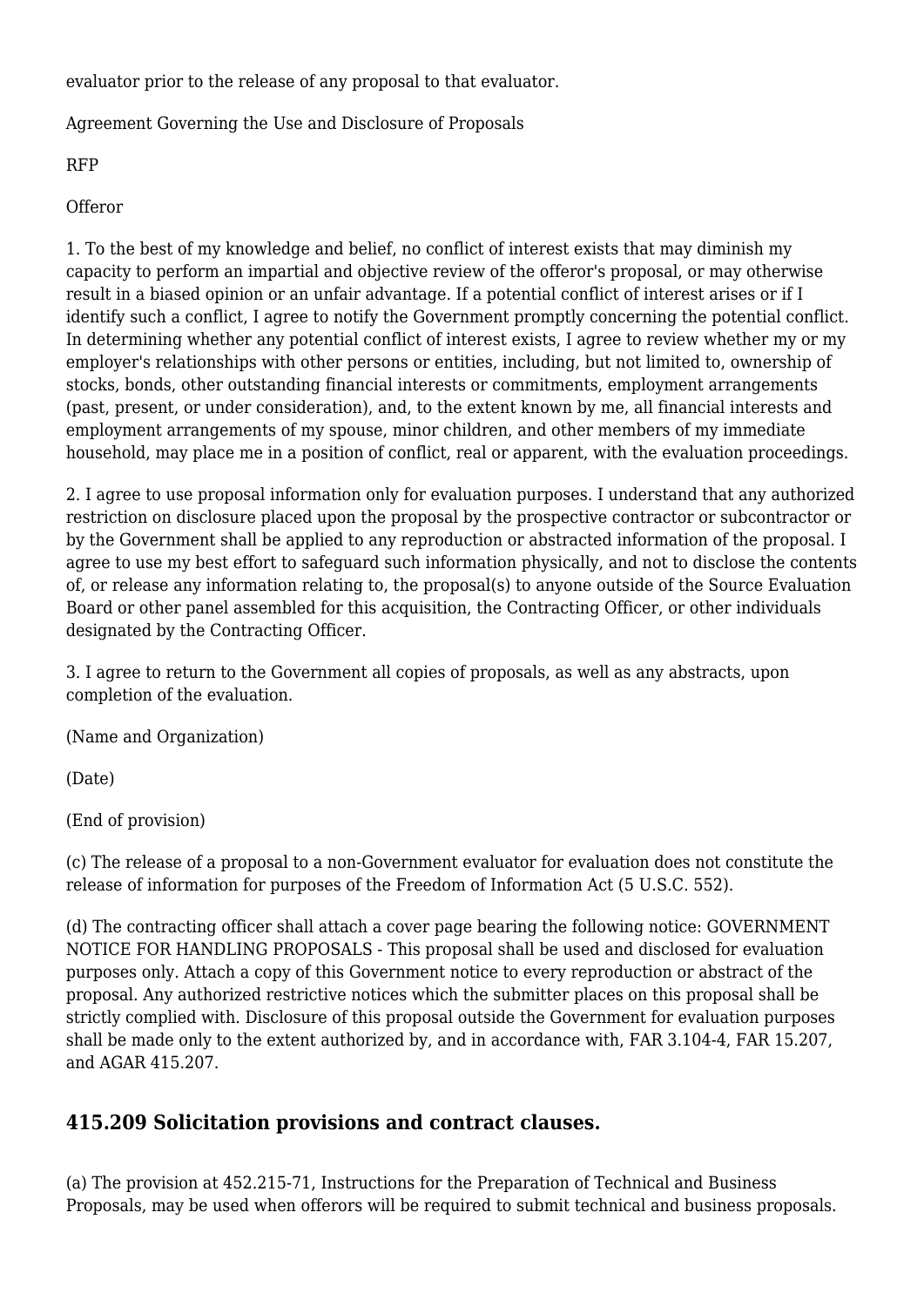Contracting officers should tailor the clause to reflect the degree of information required for the specific acquisition.

(b) The contracting officer shall insert the provision at 452.215-72, Amendments to Proposals, in solicitations which require the submittal of lengthy, complex technical proposals.

# **Subpart 415.3 - Source Selection**

### **415.303 Responsibilities.**

The head of the contracting activity (HCA) is authorized to appoint an individual other than the contracting officer as the source selection authority.

### **415.305 Proposal evaluation.**

HCAs are responsible for establishing procedures regarding the release of cost information to the members of the technical evaluation team.

# **Subpart 415.4 - Contract Pricing**

### **415.404-4 Profit.**

(a)

(1) USDA will use a structured approach to determine the profit or fee prenegotiation objective in acquisition actions when price negotiation is based on cost analysis.

(2) The following types of acquisitions are exempt from the requirements of the structured approach, but the contracting officer shall comply with FAR 15.404-4(d) when analyzing profit for these contracts or actions:

- (i) Architect-engineer contracts;
- (ii) Construction contracts;
- (iii) Contracts primarily requiring delivery of material supplied by subcontractors;
- (iv) Termination settlements; and
- (v) Cost-plus-award-fee contracts;

(b) Unless otherwise restricted by contracting activity procedures, the Contracting Officer may use another Federal agency's structured approach if that approach has been formalized and is maintained as part of that Agency's acquisition regulations (*i.e.,* included in that Agency's assigned chapter of title 48 of the Code of Federal Regulations).